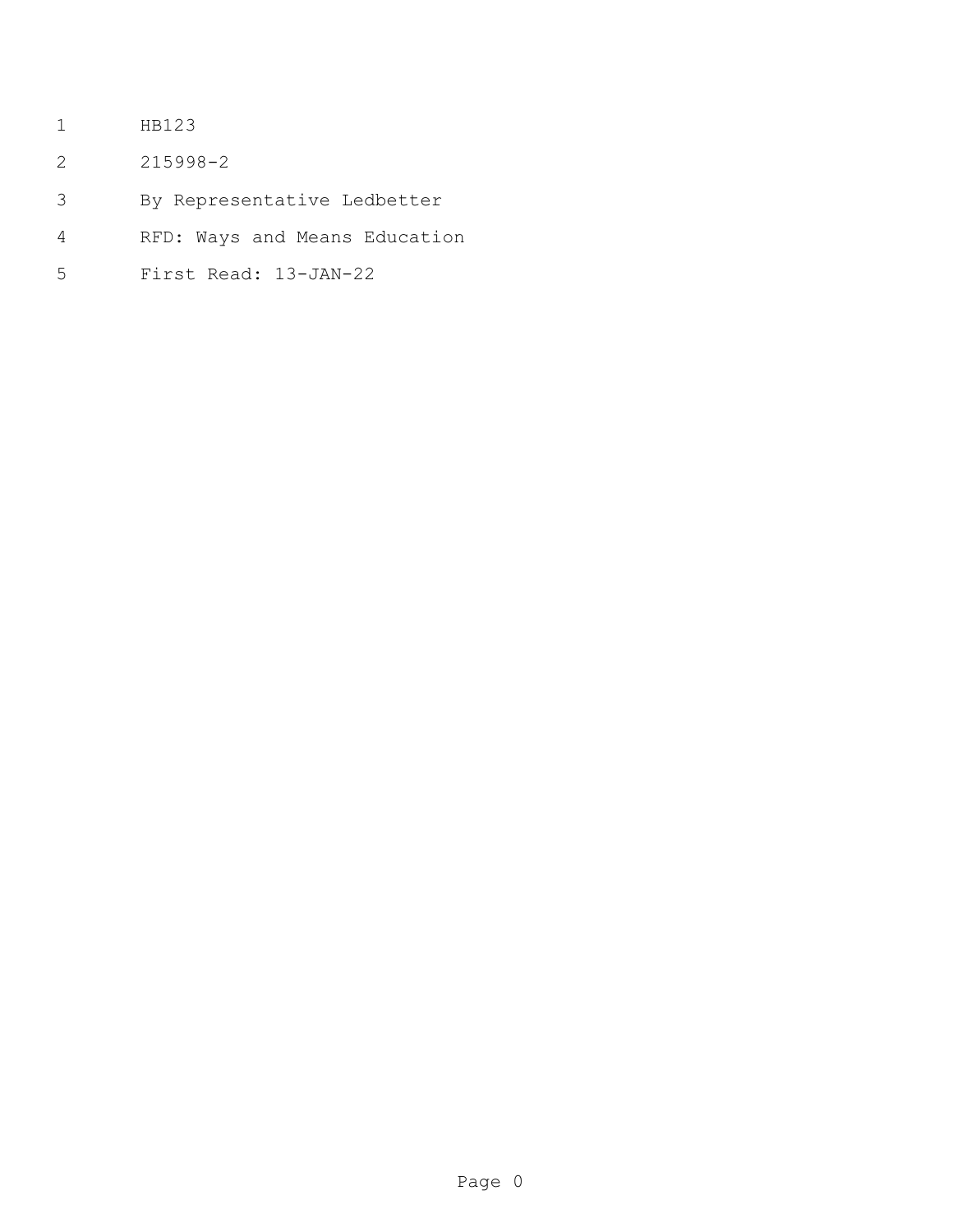| $\mathbf 1$ | ENGROSSED                                                      |
|-------------|----------------------------------------------------------------|
| 2           |                                                                |
| 3           |                                                                |
| 4           | A BILL                                                         |
| 5           | TO BE ENTITLED                                                 |
| 6           | AN ACT                                                         |
| 7           |                                                                |
| $8\,$       | Relating to public K-12 education; to require each             |
| $\mathsf 9$ | local board of education and independent school system in the  |
| 10          | state, subject to appropriations by the Legislature, to employ |
| 11          | a mental health service coordinator; to provide for the        |
| 12          | qualifications and duties of the mental health service         |
| 13          | coordinator; to require each local board of education and      |
| 14          | independent school system to complete and submit a needs       |
| 15          | assessment relating to the provision of mental health          |
| 16          | resources to students; and to provide for the responsibilities |
| 17          | of the Alabama Department of Mental Health and the State       |
| 18          | Department of Education.                                       |
| 19          | BE IT ENACTED BY THE LEGISLATURE OF ALABAMA:                   |
| 20          | Section 1. (a) Subject to appropriations by the                |
| 21          | Legislature, commencing with the 2023-2024 school year, each   |
| 22          | local board of education in the state shall employ a mental    |
| 23          | health service coordinator. The coordinator shall be           |
| 24          | responsible for coordinating student mental health services    |
| 25          | throughout the local school system.                            |
| 26          | (b) An individual hired as a coordinator shall                 |
| 27          | possess at least one of the following qualifications:          |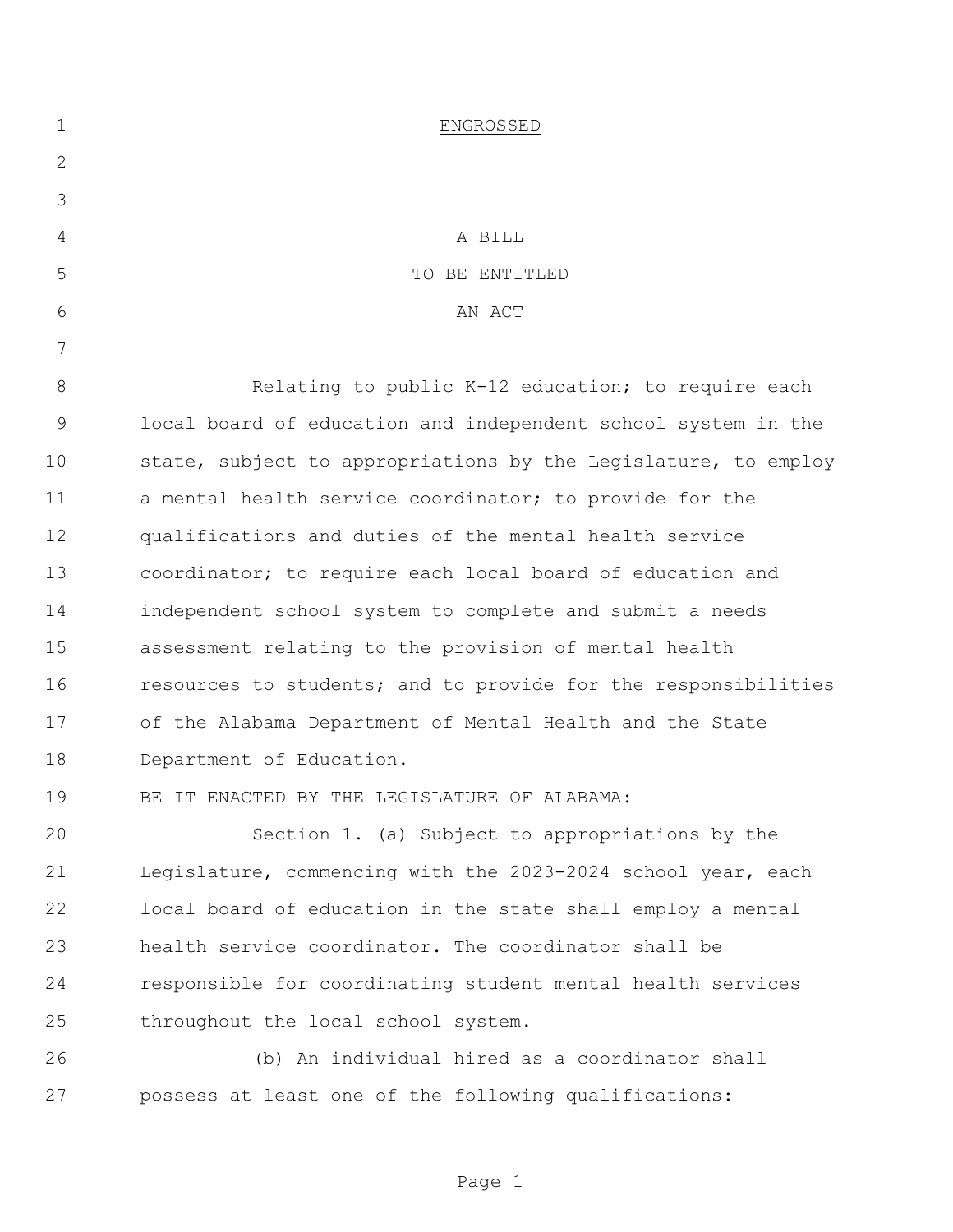(1) Have a bachelor's degree in social work.

 (2) Satisfy State Department of Education qualifications for a school counselor.

 (3) Satisfy State Department of Education qualifications for a school nurse.

 (4) Have professional mental health experience, or have been licensed in a mental health occupation including, but not limited to, licensure as a licensed professional counselor or marriage and family therapist.

 (5) Other qualifications as determined by the Alabama Department of Mental Health and the State Department of Education.

 (c) Within one year after being hired as a mental health service coordinator, an individual shall earn a school-based mental health certificate by successfully completing a certification program developed by the Alabama Department of Mental Health.

 (d) On or before the last day of the 2021 fiscal year, and as requested thereafter, each local board of education shall complete, and submit to the Alabama Department of Mental Health, a needs assessment and resource map for the schools under the jurisdiction of the board. The assessment shall document the status of mental health for the entire school system and allow the local board of education to engage in a quality improvement process to improve the provision of mental health resources to students within the school system.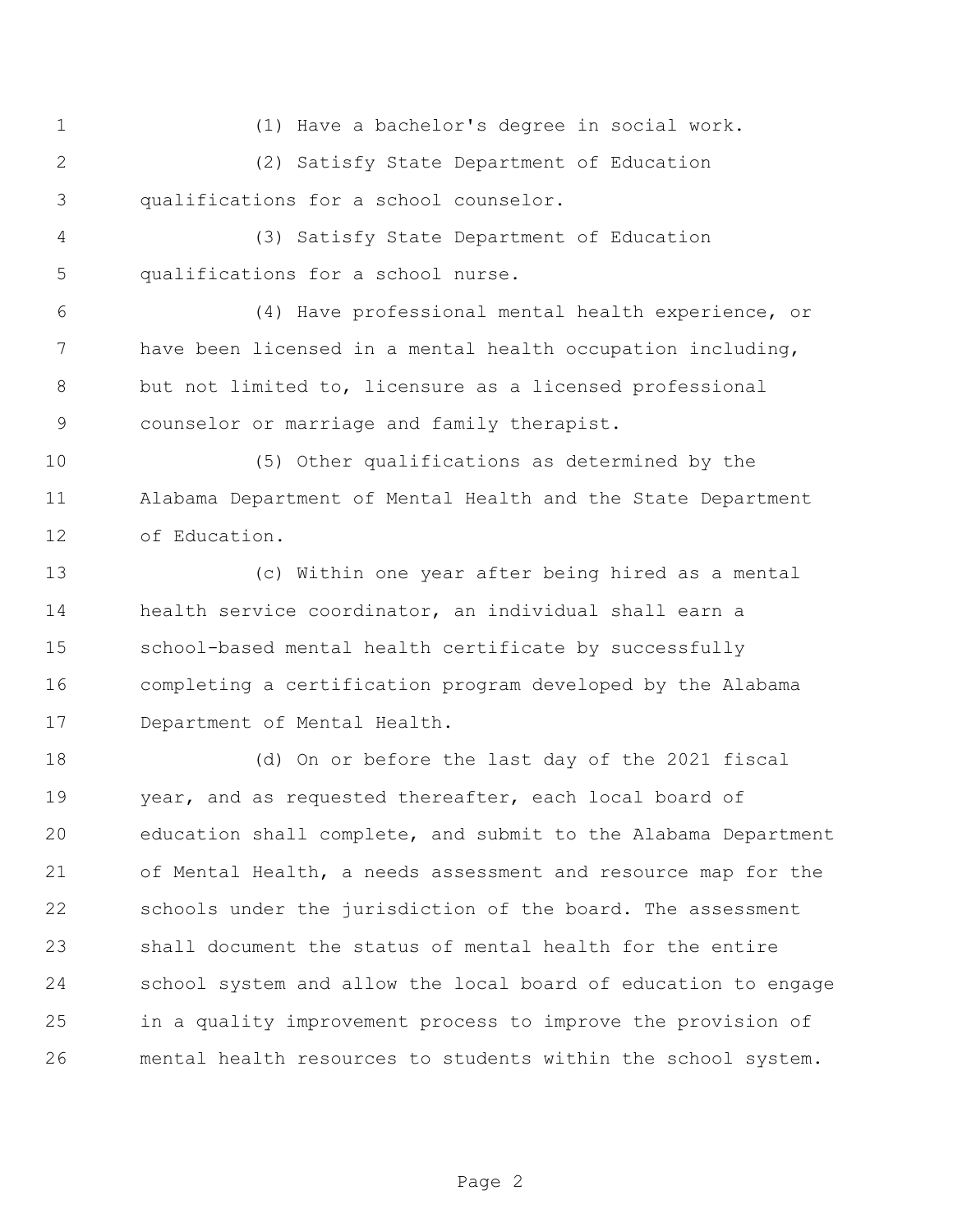| $\mathbf 1$ | (e) The Alabama Department of Mental Health and the            |
|-------------|----------------------------------------------------------------|
| 2           | State Department of Education may adopt rules and policies as  |
| 3           | necessary for implementation of this section.                  |
| 4           | (f) The administration of this act shall be subject            |
| 5           | to appropriations made by the Legislature.                     |
| 6           | (q) As used in this section, the term "local board             |
| 7           | of education" and "school system" shall include the schools or |
| 8           | school systems provided by Chapter 1 of Title 21; Chapters     |
| 9           | 26A, 26B, and 26D of Title 16; and Article 4 of Title 44.      |
| 10          | Section 2. This act shall become effective on the              |
| 11          | first day of the third month following its passage and         |
| 12          | approval by the Governor, or its otherwise becoming law.       |